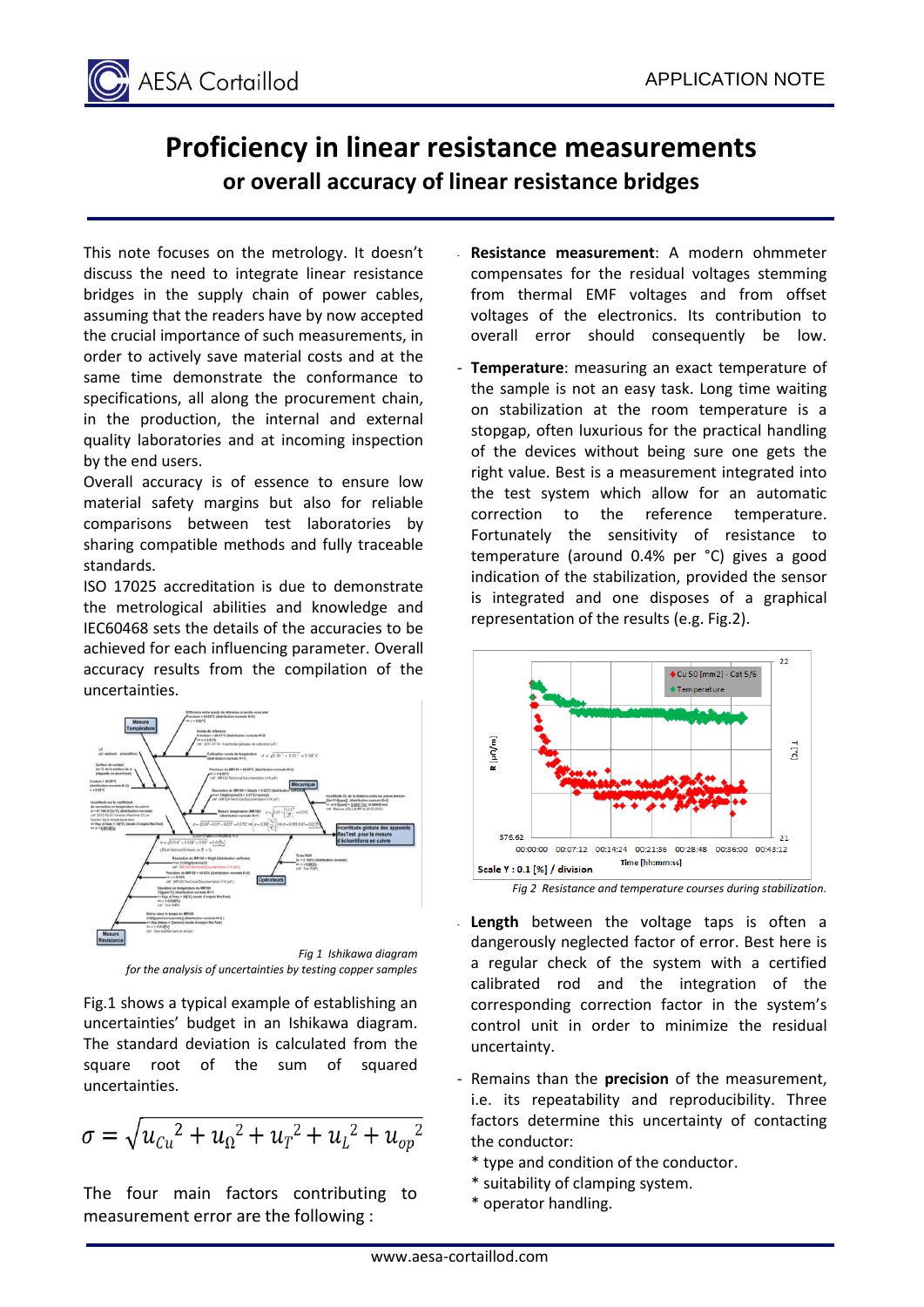

In fact, because of the quadratic function of the overall accuracy, the differences between uncertainties are amplified and this last factor is most often the critical contributor to the global standard deviation. The challenge behind contacting the cable under test (CUT) is to inject the current with an exact homogeneous distribution in the entire section.

We know that contact resistances between the wires constituting the cable are the key factor preventing the homogeneity-cf.ref.1-. They lead to issues of stability and reproducibility of linear resistance measurements.



*Fig 3. The contact resistance depends strongly on applied pressure*

While Class 1 and Class 2 copper conductors  $-$  cf. IEC60228- are made of limited number of thick wires and are easy to test with nearly any kind of clamping devices. Aluminium strands begin soon to present difficulties which increase when the section grows because of the oxide layer forming already at low temperatures. But problems can also occur with large copper cables depending on the condition or age of the CUT, including the utilization of specific substances during their manufacturing. Class 5 or 6 conductors are, to achieve their flexibility, made from a large number of thin wires and this configuration amplifies drastically the problems one may encounter at characterizing them.



*Fig 4. Instabilities in measurement s due to inter-wires contact resistance* 

The best way established so far to master corresponding metrology is to increase the clamping pressure and even to rethink the shape of the clamping jaws as needed. We have developed the ResTest 100



Hydraulic clamping systems have been designed to apply a force up to 50'000N (5 tons).



*Fig 6. Hydraulic clamping block*

The force is adjusted precisely allowing for an excellent reproducibility. A tensioning tool helps replicating controlled

test conditions.



*Fig 7. Cable tensioner system*

This concept has been worked out for years already with the on-line resistance bridge AESA 8135 with widely recognized success for the measurement of large strands.



*Fig 8. AESA 8135 "on-the-line" Resistance & cross-section measurer*